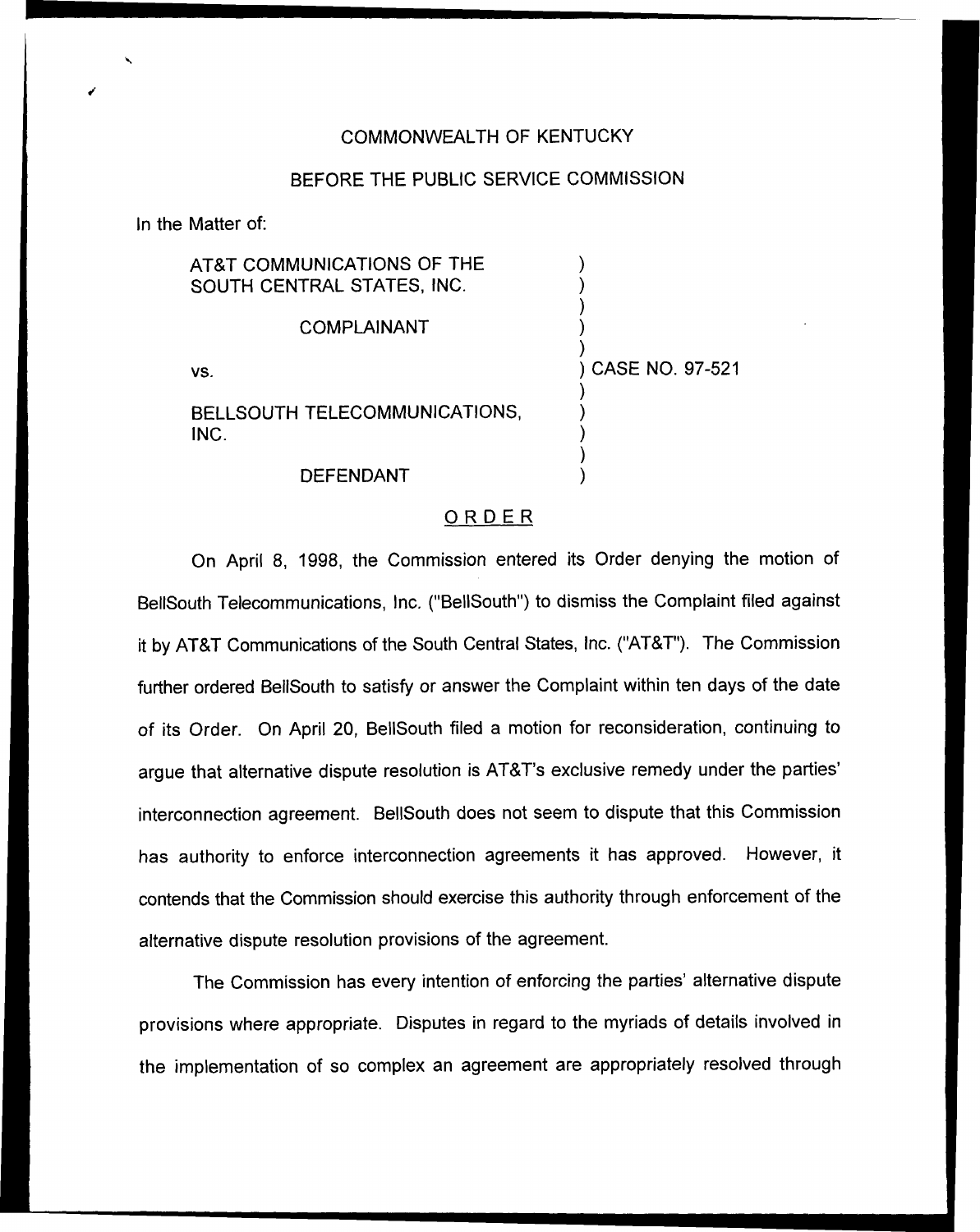arbitration conducted within the framework of applicable law and Commission Orders. However, the parties' alternative dispute provisions do not prohibit this Commission, as a regulatory body, from exercising jurisdiction over the issues presented here. The Commission will not defer to an arbitrator the issue of whether its own Orders will be enforced, and violation of those Orders is precisely what AT&T alleges. AT&T's allegations are serious ones which require immediate attention, and they implicate concerns which go far beyond the private interests of the two parties to this particular contract. Accordingly, BellSouth's motion should be denied, and BellSouth should satisfy or answer the Complaint without further pleadings on the issue of dismissal. If the Complainant is not satisfied within ten days of the date of this Order, the parties should then submit proposed procedural schedules so that this matter may be heard and resolved expeditiously.

IT IS THEREFORE ORDERED that:

BellSouth's motion for reconsideration is denied.  $1<sub>1</sub>$ 

2. BellSouth shall satisfy or answer the Complaint within 10 days of the date of this Order.

3. If BellSouth has not resolved the issues raised in the Complaint to the satisfaction of AT&T within 10 days of the date of this Order, the parties shall submit proposed procedural schedules within 20 days of the date of this Order.

 $-2-$